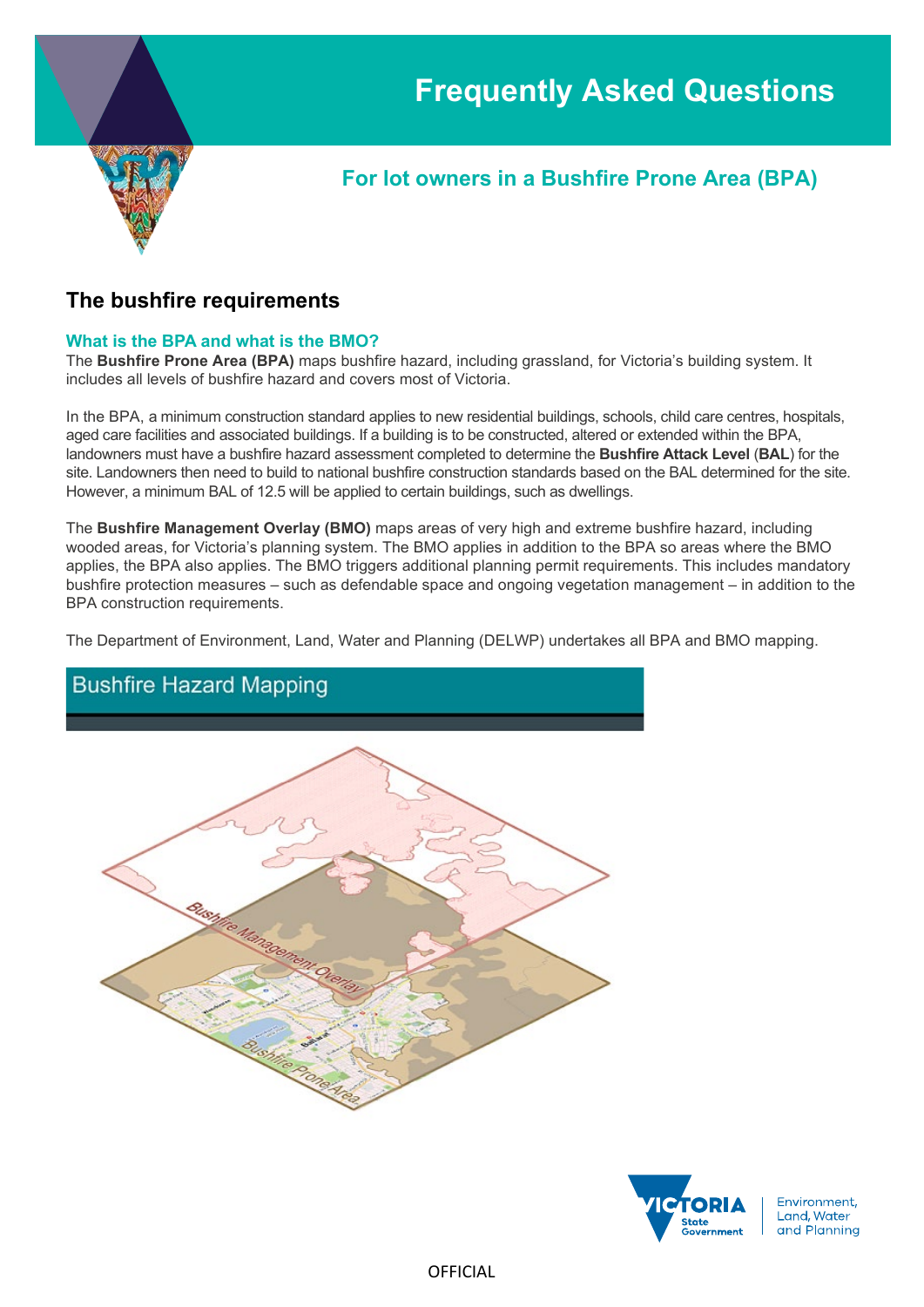

## **What is a Bushfire Attack Level (BAL)?**

A BAL is a way of measuring the severity of a building's potential exposure to ember attack, radiant heat and direct flame contact. It is the basis for establishing the construction requirements to better protect building elements from bushfire attack. To successfully meet the BAL the building must comply with the specified building standards for that BAL.

Six BALs form part of the Australian Standard – *AS 3959:2018 Construction of buildings in bushfire-prone areas* (AS 3959:2018):

BAL-LOW BAL-12.5 BAL-19 BAL-29 BAL-40 BAL-FZ (Flame Zone).



### **Why do I need to know the BAL?**

If your property is in the BPA, you will need to build to at least the minimum BAL standard for improved bushfire protection. The minimum standard for certain buildings such as dwellings is BAL 12.5, but if the BAL for your site is higher you will need to build to that higher standard.

### **How do I find out the BAL for my property?**

To find out the BAL for your property, you will need to have a bushfire hazard assessment undertaken. Anyone can undertake a BAL assessment. However, the assessment must be acceptable to the building surveyor issuing your building permit.

The [Victorian Building Authority](https://www.vba.vic.gov.au/consumers/bushfire-protection) (VBA) website has guidance about undertaking a BAL assessment and given the technical nature of a BAL assessment, it is recommended that a suitably qualified person, with expertise in applying AS 3959:2018 undertake the assessment.

Fire Protection Association Australia (FPAA) is the national technical and educational fire safety organisation. FPAA provide training and accreditation and can provide you with a list of qualified people [\(http://www.fpaa.com.au/\)](http://www.fpaa.com.au/).

Your local council may be able to provide advice on having a BAL assessment done.

Neither DELWP nor the VBA provide BAL assessments.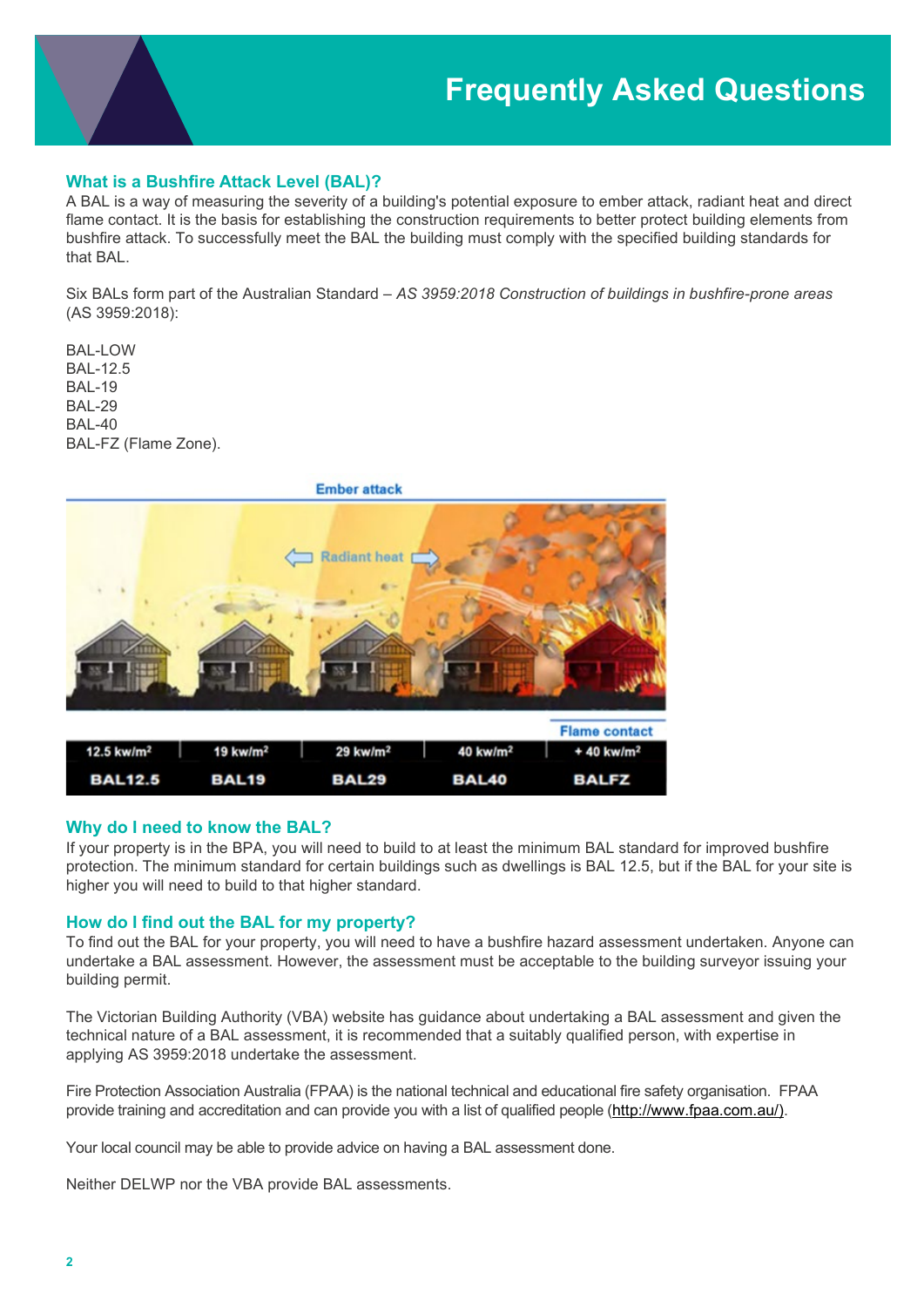

In the BPA, a minimum construction standard applies for improved bushfire protection. Your building may cost more due to additional materials and labour required to adequately address bushfire safety. This will vary depending on the builder, the size and build of your home, and the BAL level.

#### **My property is partly within the BPA. Do I have to build to the BPA standard?**

If no part of the building envelope or footprint falls within the BPA area, the BPA construction requirements do not apply.

If part of the building footprint falls within the BPA, construction of the whole building must meet the BPA requirements to build to the minimum standard for improved bushfire protection. You can check the measurements of where the BPA applies at VicPlan – see notes below about measuring.

## **I want to build a shed that is not attached to my dwelling and will not be used as part of a dwelling. Do I need to build the shed to the minimum standard for improved bushfire protection?**

This will depend on the location of the shed and its proximity to the dwelling. If the shed is not attached to the dwelling or is located more than six metres away, you do not need to build it to the minimum standard for improved bushfire protection. (AS3959:2018, Clause 3.2.3).

Your local council or the Victorian Building Authority can help clarify these requirements.

# **Applying for a determination to modify the application of the bushfire construction standards**

### **How do I apply for a modification determination?**

An individual lot owner can apply to the Building Appeals Board to determine that the additional construction requirements for buildings located within a BPA do not apply to that allotment.

Use the [Section 160 Modification Application form](http://www.buildingappeals.vic.gov.au/__data/assets/pdf_file/0007/47284/Form-F-Application-s-160-modification.pdf) (you can find this under [Modification and compliance](http://www.buildingappeals.vic.gov.au/how-to-apply/modification-applications)  [applications\)](http://www.buildingappeals.vic.gov.au/how-to-apply/modification-applications). The fee is \$122.77 (for a dwelling) and can take up to 12 weeks to process. Most BPA applications for review will be for a residential building - Modifications Class 1 or 10 residential buildings.

Further information about the Building Appeals Board and processes, including a guide and examples of a completed form can be found at [www.buildingappeals.vic.gov.au.](http://www.buildingappeals.vic.gov.au/)

The Building Appeals Board can be contacted by phone 1300 421 082 or email: [registry@buildingappeals.vic.gov.au.](mailto:registry@buildingappeals.vic.gov.au)

# **BPA mapping**

#### **Why is only part of my property in the BPA?**

The BPA only maps an existing bushfire hazard, including grassland. As it represents a bushfire hazard, it follows the hazard, not property boundaries.

#### **Properties near me are not in the BPA but my property is. Why is this the case?**

The BPA only maps an existing bushfire hazard, including grassland.

Criteria agreed with fire service agencies is applied to the mapping of the BPA. A 60-metre buffer from the edge of the identified bushfire hazard is included in the BPA. This provides some protection from ember attack. If the bushfire hazard has been removed enough to meet the criteria, the BPA can be removed. Often a subdivision is developed in stages and the BPA is removed once the hazard is cleared for the next stage of development.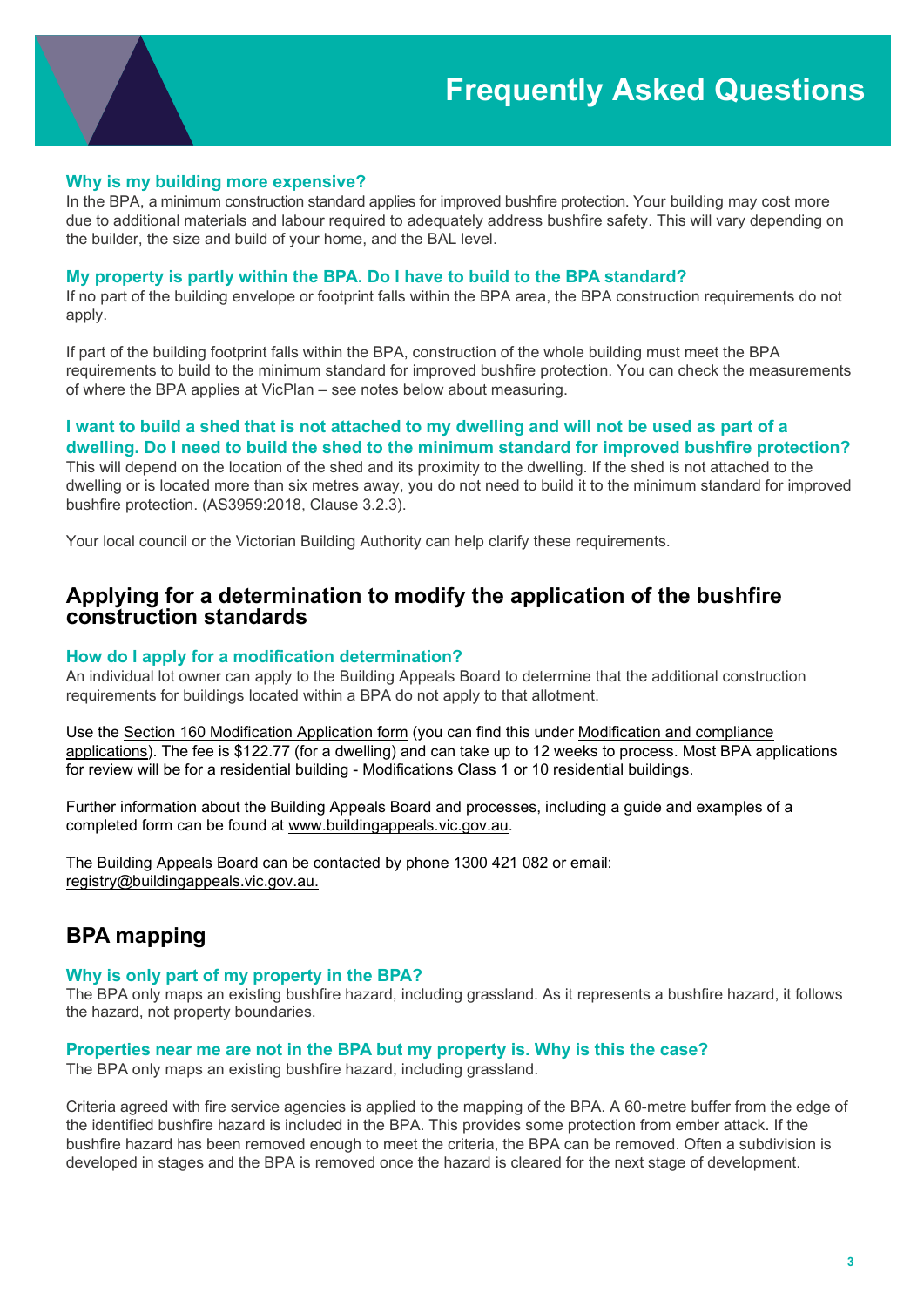

## **A title has been created for my property and I am about to enter a building contract and commence construction. Can the bushfire prone area control be removed from my property?**

The BPA only maps an existing bushfire hazard, including grassland. A title being issued for a property or intentions to build do not affect the mapping of the BPA.

The BPA map is only changed if a review of the site and mapping has been undertaken, the bushfire hazard has been sufficiently removed to meet agreed criteria, and council and the relevant fire authority agree.

#### **How is BPA mapping reviewed?**

DELWP reviews the BPA mapping twice a year. Each review takes about six months to complete. Changes to the BPA mapping therefore occur at only two dates in the year, approximately six months apart.

A recommendation will be made to the Minister for Planning to remove the BPA from an area if the bushfire hazard has been removed to meet agreed criteria and is to the satisfaction of the relevant fire authority and council.

#### **Why does it take six months to do a BPA review?**

Various factors can affect the timing, however the process for a BPA review is as follows:

| Stages in a review                                                                                                                         | <b>Timing</b>                             |
|--------------------------------------------------------------------------------------------------------------------------------------------|-------------------------------------------|
| As soon as a review finishes, prepare for the next one                                                                                     | one week                                  |
| Developers and councils identify sites for review                                                                                          | three weeks                               |
| Prepare for site visits                                                                                                                    | one week                                  |
| Undertake site visits                                                                                                                      | three weeks                               |
| Prepare draft maps for BPA removal from areas where the<br>bushfire hazard has been removed                                                | one to two weeks                          |
| Consult with councils and the relevant fire authority                                                                                      | four to six weeks (longer in fire season) |
| Prepare final maps and recommendations to the Minister for<br>approval, gazettal, online map update, lodgement, notify<br>affected parties | seven to nine weeks                       |

## **My property was not removed from the BPA in the last review, but a lot of clearing has happened since then. The sites being assessed on your website does not show any assessment near my property. Why is my area not included?**

The BPA covers most of Victoria. While the BPA mapping is reviewed every six months, it is not possible to review every BPA area in Victoria in that time. DELWP reviews sites as requested by developers and councils where development is about to commence.

### **Can I ask for a review of my property?**

As DELWP reviews mapping of hundreds of subdivisions across the state twice a year, it is not possible to review individual properties. DELWP reviews sites as requested by developers and councils where development is about to commence.

If development is happening in your subdivision, you may alert us so that we can determine whether to visit and assess the site. We can be contacted by email:  $bpa@delwp.vic.gov.au$ .

If the timing of a review does not suit your building plans, and you believe that the bushfire hazard has been removed, you have the option of applying for a modification from the Building Appeals Board. See **Applying for a determination to modify the application of the bushfire construction standards** above**.**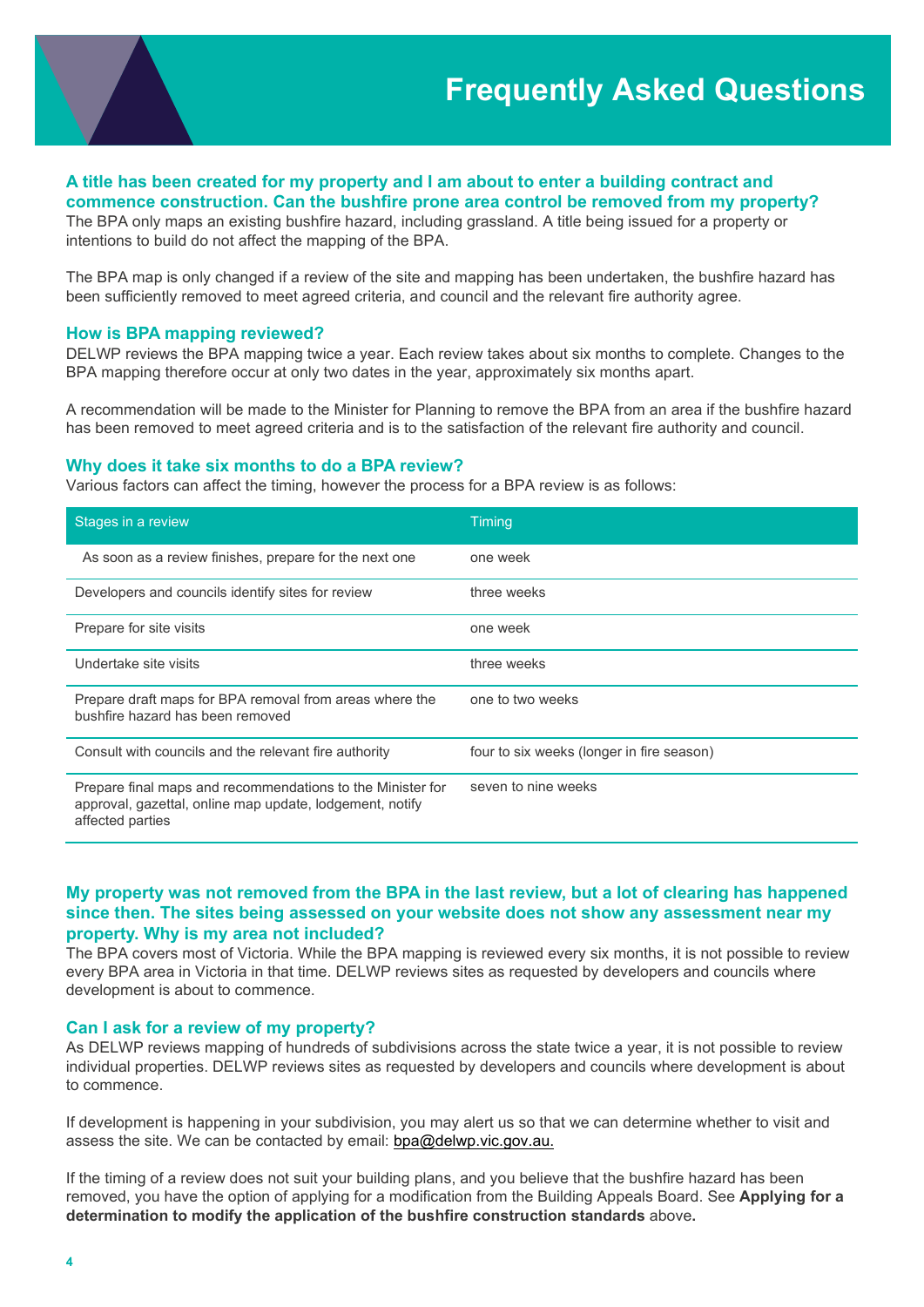# **Is my property in the BPA?**

## **How can I look up if my property is affected by the BPA?**

Go to [VicPlan](https://mapshare.vic.gov.au/vicplan/) (https://mapshare.vic.gov.au/vicplan/)

Start to type in the address of the property and select the property from the suggestion list that appears. Choose the 'Create Planning Property Report' button from the Property Information panel on the left.

In the Planning Property Report scroll down to the 'Designated Bushfire Prone Area' page at the end to view the BPA information.

Alternatively, you can filter to view only the BPA map interactively rather than generating a property report.

- Enter the property address
- Select Layers at the bottom of the left panel

| Welcome to Vi $\blacksquare$ Layers $\blacksquare$ Property Infor |  |
|-------------------------------------------------------------------|--|
| Tick 'Bushfire' to see the BPA shown in brown                     |  |

You can then zoom in and out, use the measuring tool to measure the extent of the BPA onto your property, and see where the BPA applies in your neighbourhood.

#### **How can I measure the distance / area that the BPA applies in my property?**

You can use the measuring tool in VicPlan<https://mapshare.maps.vic.gov.au/vicplan/> to measure the distance or the area where the BPA applies.



From the **Tools** tab in the main toolbar select the **Distance** button and the option(s) below that best suits your need.

- Measure Place the cursor over the start point and click the mouse, then move to the end point and 'double' click to complete the distance measure.
- Multiple measurements Place the cursor over the start point and click the mouse, move to the next point and use a 'single' click for each intermediate measure required, finally a 'double' click to complete the total distance.
- Accurate measure Turn on the **Enable Snapping** button, this will change the cursor and allow measurements to snap to features on the map and be more accurate. Use the **Select Snapping Layers** button to choose specific layers for accurate measurements.

### **Why can't I create a Planning Property Report or find my lot on the interactive maps at VicPlan?**

There is sometimes a delay in adding new subdivisions to the base map after a plan of subdivision has been registered or the subdivision may not yet have been registered. This can result in property searches in new subdivisions not providing a result and a property report not being able to be generated. In this case, try the following:

- Search for the Lot on the Plan of Subdivision. This could provide the lot but if not, it will at least provide the subdivision area and you may be able to identify where your lot is.
- Search for an established street near your lot. While this may not show your lot, it should show the area around your lot. You may be able to identify the location of your lot and see if your lot is in the BPA.
- Try again in a few weeks in case the subdivision details have been added to the base map.

New subdivisions that have not yet been registered are shown in VicPlan with black hatching.